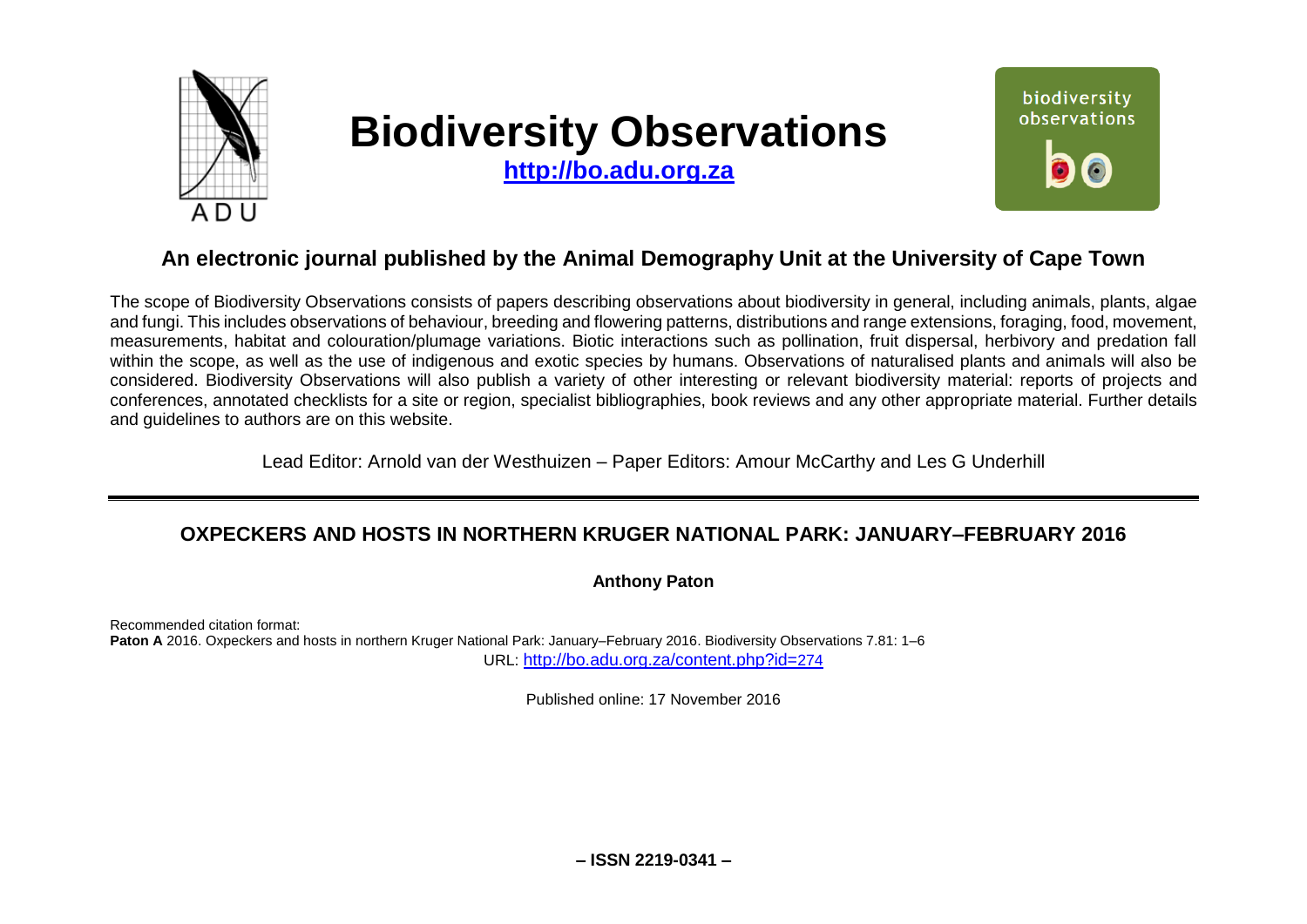#### **BEHAVIOUR**

### **OXPECKERS AND HOSTS IN NORTHERN KRUGER NATIONAL PARK: JANUARY–FEBRUARY 2016**

*Anthony Paton*

Email: Anthony.Paton@gauteng.gov.za

While visiting northern Kruger National Park (KNP) in January 2016 it became apparent that Yellow-billed Oxpeckers *Buphagus africanus*  were unexpectantly abundant. This inspired a study of this species in comparison with Red-billed Oxpeckers *Buphagus erythrorhyncus* with respect to their occurrence (fairly similar in the area) and host preference (clearly different) (Figures 1 and 2).

In line with SABAP2 protocol (Underhill & Brooks 2016), the numbers of birds were not counted, but the position of each species on the list was recorded (4th column) of an Excel spreadsheet (Appendix 1). Deviating from SABAP2 protocol, second and subsequent sightings within pentads were also recorded along with their position on list as a second sighting.

There were 29 separate oxpecker sightings, the first six of which did not include a record of the host species. The study of host species can thus be considered as being one week long from 1–7 February 2016. In this time period there were 24 oxpecker observations, six of which did not note any clear host species. Of the 18 recorded observations of oxpeckers associated with host species, two sightings involved both species on the same host (on 1 February, both species were observed on Buffalo and, on 7 February, both species were recorded on Giraffe) and two sightings involved oxpeckers moving between different host species (on 3 February, Yellow-billed Oxpecker moved from Impala to Buffalo and, on 7 February, Red-billed Oxpecker moved from Buffalo to Giraffe).



camp area 003 on 7 February 2016)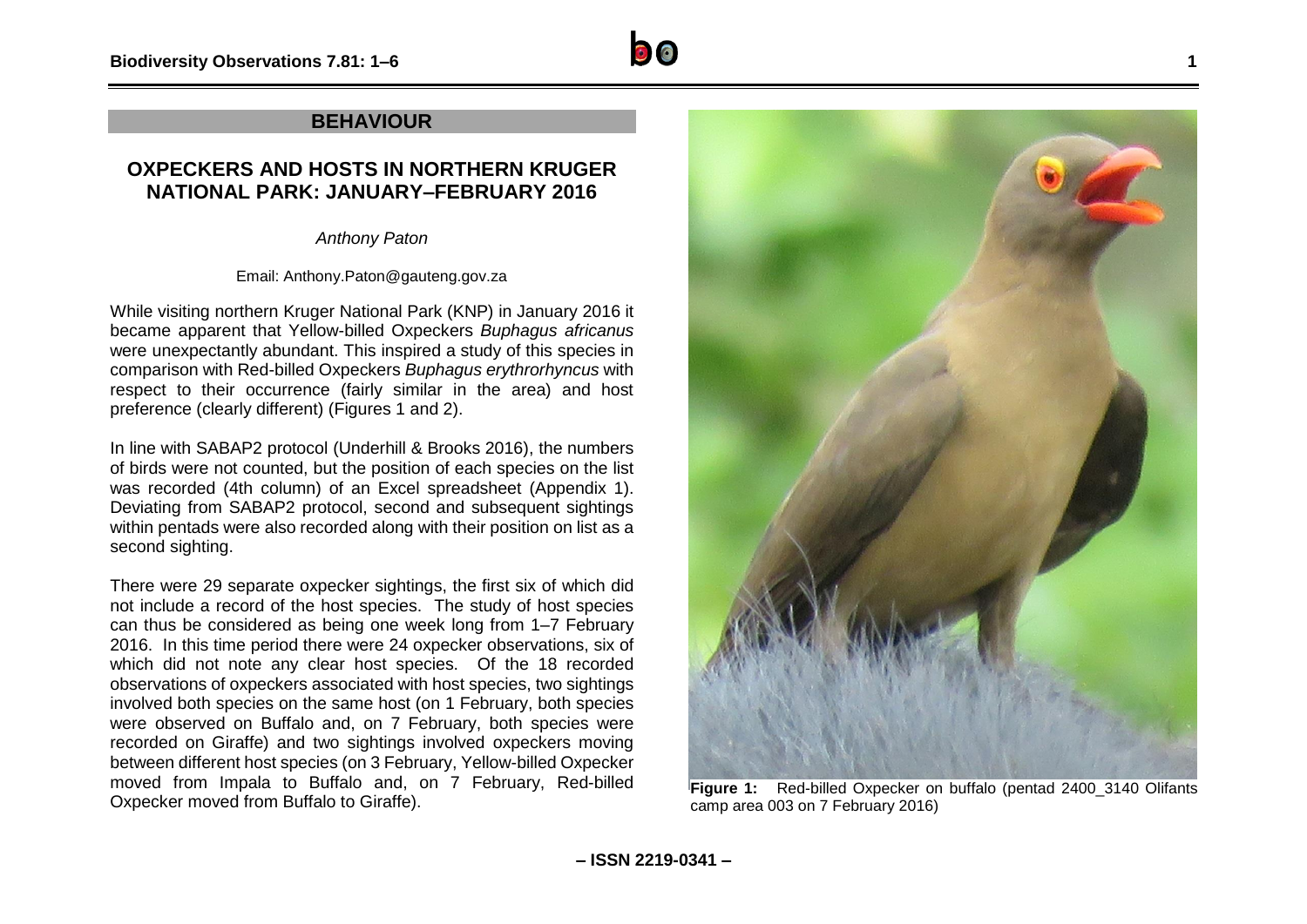



**Figure 2:** Yellow-billed Oxpecker on giraffe (pentad 2310\_3115 Red Rocks Road 001 on 3 February 2016)

Both species thus occurred on 10 host species, which render an easy percentage of likelihood of encountering each species on each host species. Repeat surveys by other observers could refine the validity of this sample.

Red-billed Oxpeckers were observed on 10 hosts: four Giraffe (40%), four Buffalo (40%), one Hippo (10%) and one Kudu (10%). Yellowbilled Oxpeckers were also observed on 10 hosts: six Buffalo (60%), two Giraffe (20%), one Impala (10%) and one Kudu (10%).

A citizen scientist literature review on the subject may be inadequate, but I found a mid-1977–mid-1978 year-long study by Grobler & Charsley (1978) on Yellow-billed Oxpecker in Matopos National Park, Zimbabwe; they examined host preferences for this species (Table 1). Size and surface area, hair density and tick load were considered by Grobler & Charsley (1978) as the main factors in host selection. They suggested that large size, sparse hair and large tick load were more important for Yellow-billed Oxpecker than for Red-billed Oxpecker*.*  Yellow-billed Oxpecker feeds primarily by picking out ticks and does not employ the scissor-like bill movement as readily and effectively as the Red-billed Oxpecker, particularly in species with long hair. The latter species this copes better with long hair and also benefit more from animal tissue especially around cuts and wounds.

Their descending sequence of host preference for Yellow-billed Oxpecker from Buffalo (favourite) to Giraffe (likely) to Impala (uncommon) (Table 1) is similar to mine. White Rhino and Sable Antelope are both very unlikely in the northern KNP and Eland is relatively sparse, but it is unclear why Plains Zebra and Blue Wildebeest did not show up equal to or ahead of Impala in my study. Kudu rated exceptionally low as a host in Grobler & Charsley (1978), last of 15 host species surveyed, of which only the first eight are shown in Table 1, so the observation of Yellow-billed Oxpecker on this host may either be a fluke, or rate significantly higher in northern KNP compared to south-eastern Zimbabwe.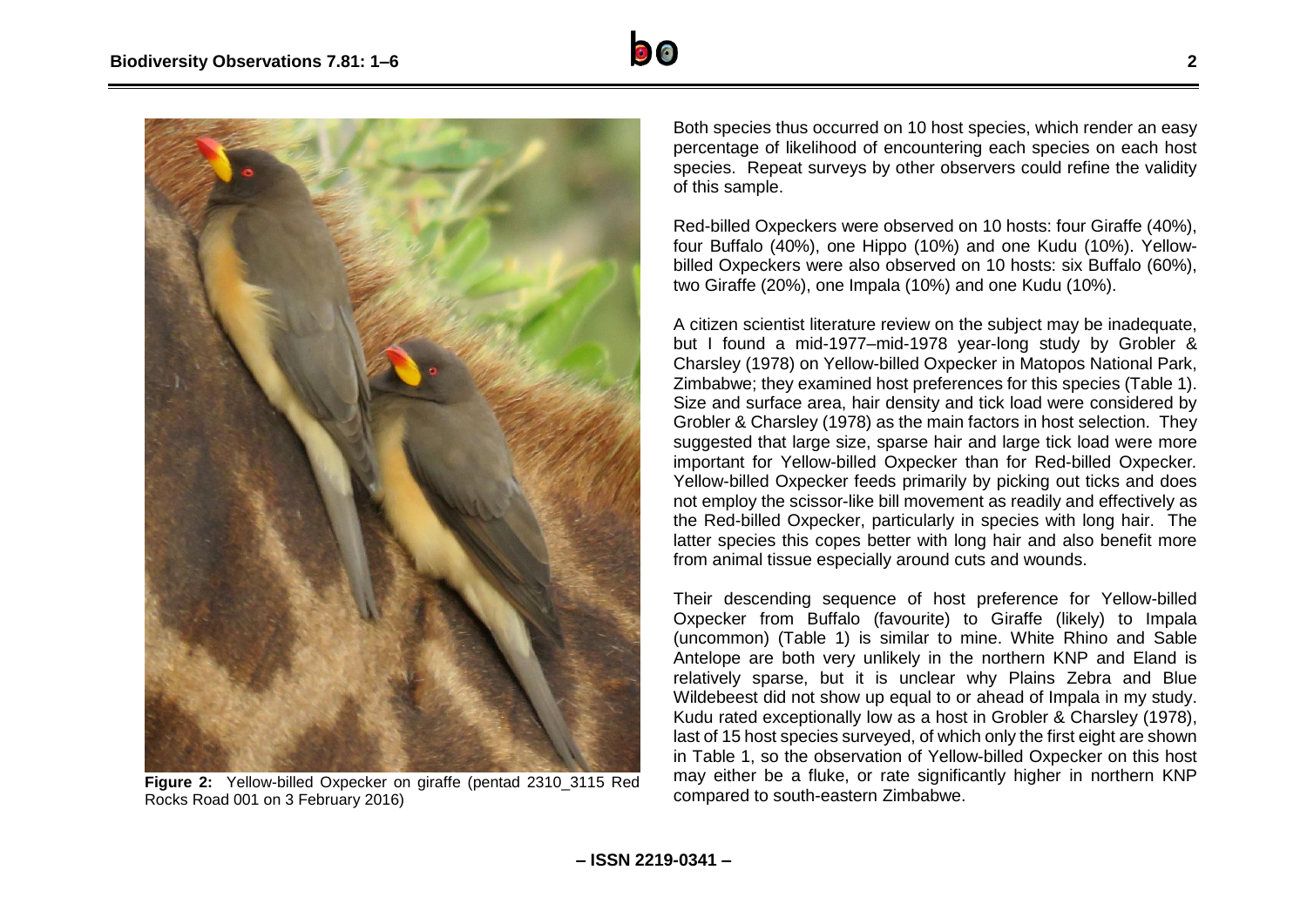

Sample size (a one-week study by one observer compared to a oneyear study by two observers) might be the cause of any differences, and a longer study may see Plains Zebra and Blue Wildebeest overtake Impala, unless there is some reason why they are less preferred in the northern KNP compared to south-eastern Zimbabwe almost thirty years earlier. Similarly, it would be interesting to see if Kudu retains a 10% utilization after extended recording.

**Table 1.** Top eight hosts preference for Yellow-billed Oxpecker in the Matopos National Park, Zimbabwe (based on Grobler & Charsley 1978). The preference index is calculated as "Host individuals" divided by "Oxpeckers seen", ie the number of mammals per bird

|                                                | Host | <b>Host</b><br>sightings individuals sightings |    | seen | Oxpecker Oxpeckers Preference<br>index | <b>Hosts in</b><br>population |
|------------------------------------------------|------|------------------------------------------------|----|------|----------------------------------------|-------------------------------|
| <b>Buffalo Syncerus</b><br>caffer              | 96   | 2601                                           | 57 | 556  | 4,67                                   | 150                           |
| White Rhino<br>Ceratotherium simum             | 535  | 1 399                                          | 55 | 186  | 7,52                                   | 26                            |
| Plains Zebra Equus<br>burchelli                | 261  | 1 303                                          | 19 | 87   | 14,98                                  | 26                            |
| Eland Taurotragus<br>oryx                      | 184  | 857                                            | 13 | 18   | 14,77                                  | 90                            |
| Giraffe Giraffa<br>camelopardalis              | 95   | 588                                            | 9  | 31   | 18,97                                  | 9                             |
| Sable Antelope<br>Hippotraugus equinus         | 196  | 2 160                                          | 12 | 57   | 37,89                                  | 150                           |
| <b>Blue Wildebeest</b><br>Conochaetes taurinus | 509  | 5778                                           | 15 | 63   | 91,71                                  | 140                           |
| Impala Aepyceros<br>melampus                   | 564  | 9 1 0 4                                        | 6  | 29   | 313,93                                 | 250                           |

I have observed and photographed Plains Zebra as host to Red-billed Oxpecker *B. erythrorhyncus,* in Hluhluwe Game Reserve in October, 2014 on a shorter visit than that to northern Kruger Natonal Park, which reinforces the suggestion that the sample of this study is on the small side.

The area visited was from Olifants to Pafuri, but the sample is too small to make any observations of variation within the northern KNP. But it probably provides a fairly good overview, because it involved a single observer making the similar effort throughout the sampling area. This is because one of the main objectives of the trip was to accumulate full protocol checklists for SABAP2, and thus the level of effort per pentad was two hours for full protocol checklists (and less for the ad hoc protocol checklists). For this reason I have included the order in which the oxpecker was recorded in Appendix 1, and also the historical reporting rate in SABAP2 just prior to this trip. However, the absence of records of total numbers of host species inspected for oxpeckers, as done by Grobler & Charlsey (1978) might be a critical shortfall of the potential use of this information.

This shortfall makes in it impossible to convert my data to a preference index allowing direct comparison with Grobler & Charsley (1978). The small sample here is unlikely to be robust enough for it to have statistical validity, given that my data is probably about 1% of the size of that collected by Grobler & Charsley (1978).

With the addition of counts of host species inspected for oxpeckers, this study could be repeated by other SABAP2 observers. The combined data would then have statistical validity because a similar protocol would be in use. It may also be particularly interesting to do a studies in winter to find out if there is a seasonal shift in host preference.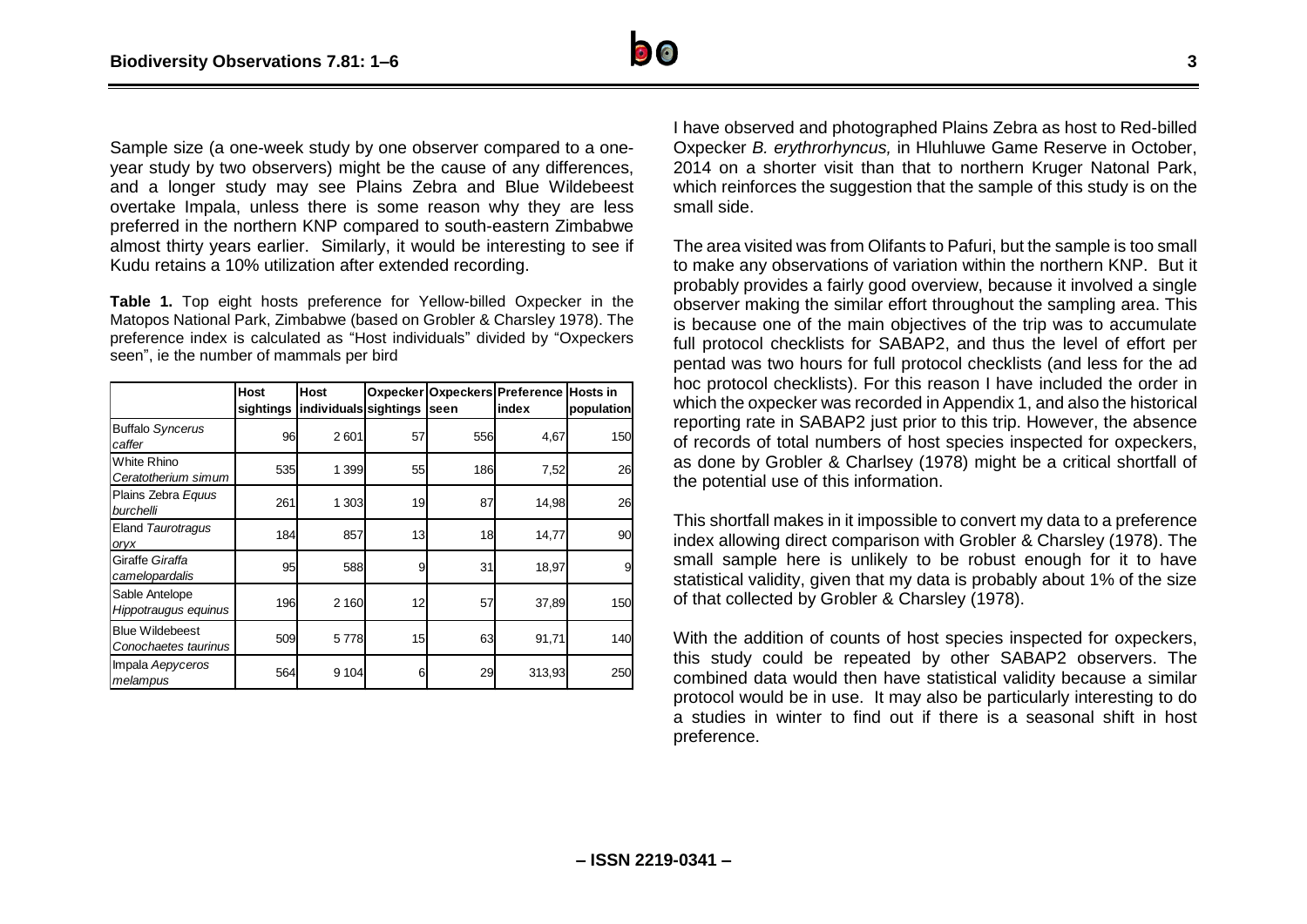**Grobler WH, Charsley GW 1978.** Host preference of the Yellow-billed Oxpecker *Buphagus africanus* in the Rhodes Matopos National Park, Rhodesia. South African Journal of Nature Research 8: 169–170.

**Underhill LG** 2016. The fundamentals of the SABAP2 protocol. Biodiversity Observations 7.42: 1–12. Available online at <http://bo.adu.org.za/content.php?id=235>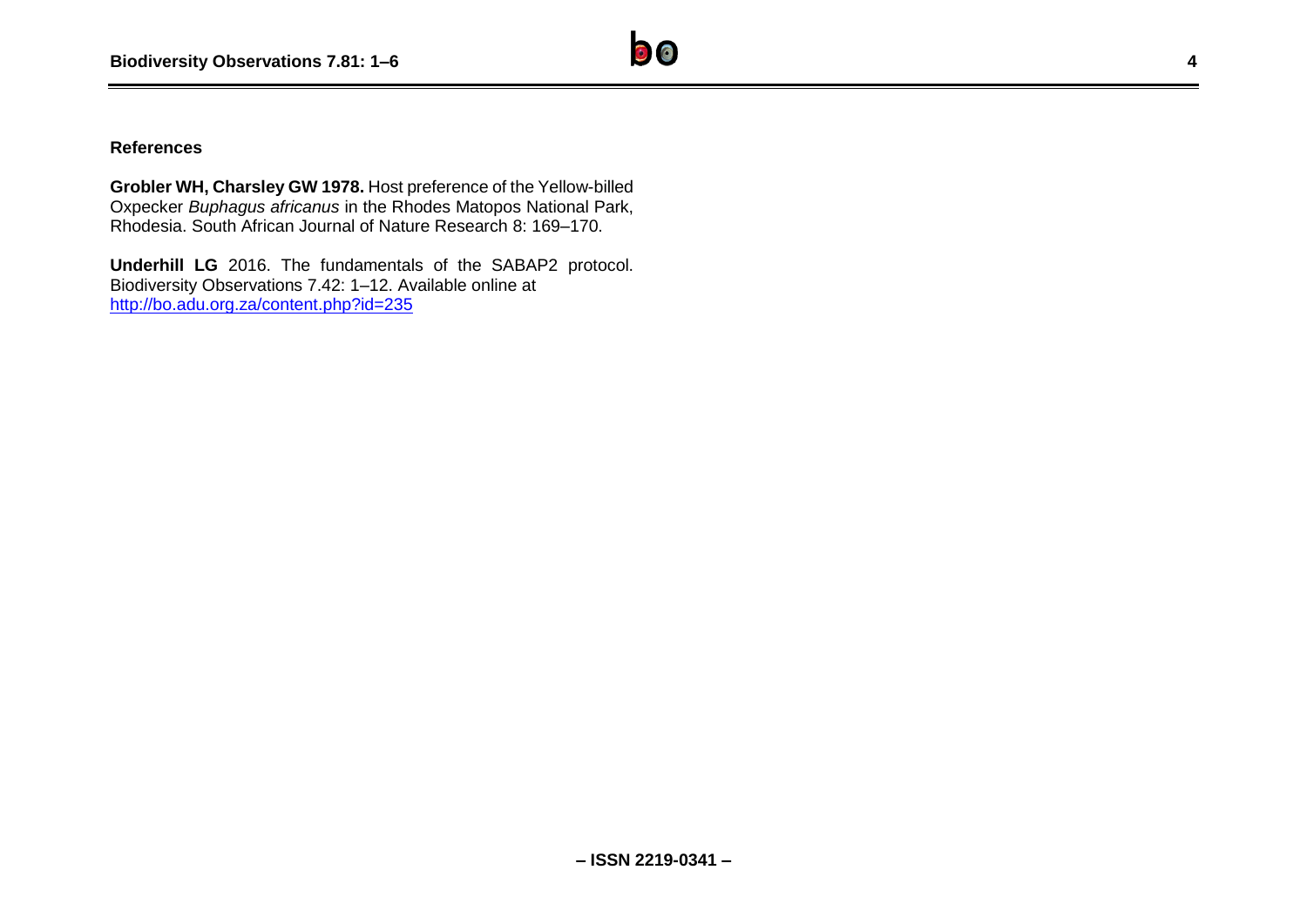**Appendix 1:** Records of oxpeckers in northern Kruger National Parl, 29 January – 7 February 2016. For an explanation of terminology of the Second Southern African Bird Atlas Project (SABAP2), see Underhill & Brook (2016). Pentads are five minutes of latitude by five minutes of longitude. A full-protocol (FP) checklist for SABAP2 involves at least two hours of intensive fieldwork; an ad hoc protocol (AP) involves less fieldwork. The order refers to the number of species previously seen when the oxpecker was recorded (a plus sign indicates that it was recorded as an additional species after the two hours of inenstive fieldwork. The reporting rate is the percentage of full-protocol checklists for the pentad on which the oxpecker species was recorded; the reporting rate is based on the given number of full-protocol SABAP2 checklists.

|            |           |           |                         |                |              |                       | SABAP2        |                          |
|------------|-----------|-----------|-------------------------|----------------|--------------|-----------------------|---------------|--------------------------|
|            | SABAP2    | SABAP2    |                         | <b>Mammal</b>  | Order on     | SABAP2                | <b>Check-</b> | Other oxpecker species   |
| Date       | Pentad    | Protocol  | <b>Oxpecker species</b> | host           | checklist    | <b>Reporting Rate</b> | lists         | present at the same time |
| 2016-01-29 | 2310 3115 | FP.       | Red-billed Oxpecker     | N/A            | 34           | 23.0                  | 13            |                          |
| 2016-01-29 | 2305_3125 | <b>FP</b> | Red-billed Oxpecker     | N/A            | 50           | 71.6                  | 162           |                          |
| 2016-01-30 | 2305_3125 | <b>FP</b> | Red-billed Oxpecker     | N/A            | $64+$        | 71.6                  | 162           |                          |
| 2016-01-31 | 2235_3105 | AP        | Yellow-billed Oxpecker  | N/A            | 13           | 37.1                  | 35            |                          |
| 2016-01-31 | 2225_3110 | <b>FP</b> | Red-billed Oxpecker     | N/A            | 35           | 50.9                  | 234           |                          |
| 2016-02-01 | 2235_3055 | <b>FP</b> | Red-billed Oxpecker     | N/A            | 25           | 55.1                  | 29            |                          |
| 2016-02-01 | 2235_3055 | <b>FP</b> | Yellow-billed Oxpecker  | Kudu           | 47           | 24.1                  | 29            |                          |
| 2016-02-01 | 2240 3055 | <b>FP</b> | Red-billed Oxpecker     | <b>Buffalo</b> | 59           | 40.5                  | 38            | Yellow-billed Oxpecker   |
| 2016-02-01 | 2240_3055 | <b>FP</b> | Yellow-billed Oxpecker  | <b>Buffalo</b> | 60           | 31.5                  | 38            | Red-billed Oxpecker      |
| 2016-02-02 | 2350_3130 | <b>FP</b> | Red-billed Oxpecker     | Giraffe        | $75+$        | 53.7                  | 164           |                          |
| 2016-02-02 | 2330_3120 | AP        | Red-billed Oxpecker     | Kudu           | 22           | 55.6                  | 124           |                          |
| 2016-02-02 | 2325_3120 | AP        | Yellow-billed Oxpecker  | <b>Buffalo</b> | 6            | 22.7                  | 22            |                          |
| 2016-02-02 | 2320 3120 | AP        | Yellow-billed Oxpecker  | <b>Buffalo</b> | $\mathbf{1}$ | $\Omega$              | 5             |                          |
| 2016-02-02 | 2230_3110 | AP        | Yellow-billed Oxpecker  | <b>Buffalo</b> | 23           | 30.8                  | 13            |                          |
| 2016-02-03 | 2355_3125 | AP        | Yellow-billed Oxpecker  | <b>Buffalo</b> | $\mathbf{1}$ | 0                     | 5             |                          |